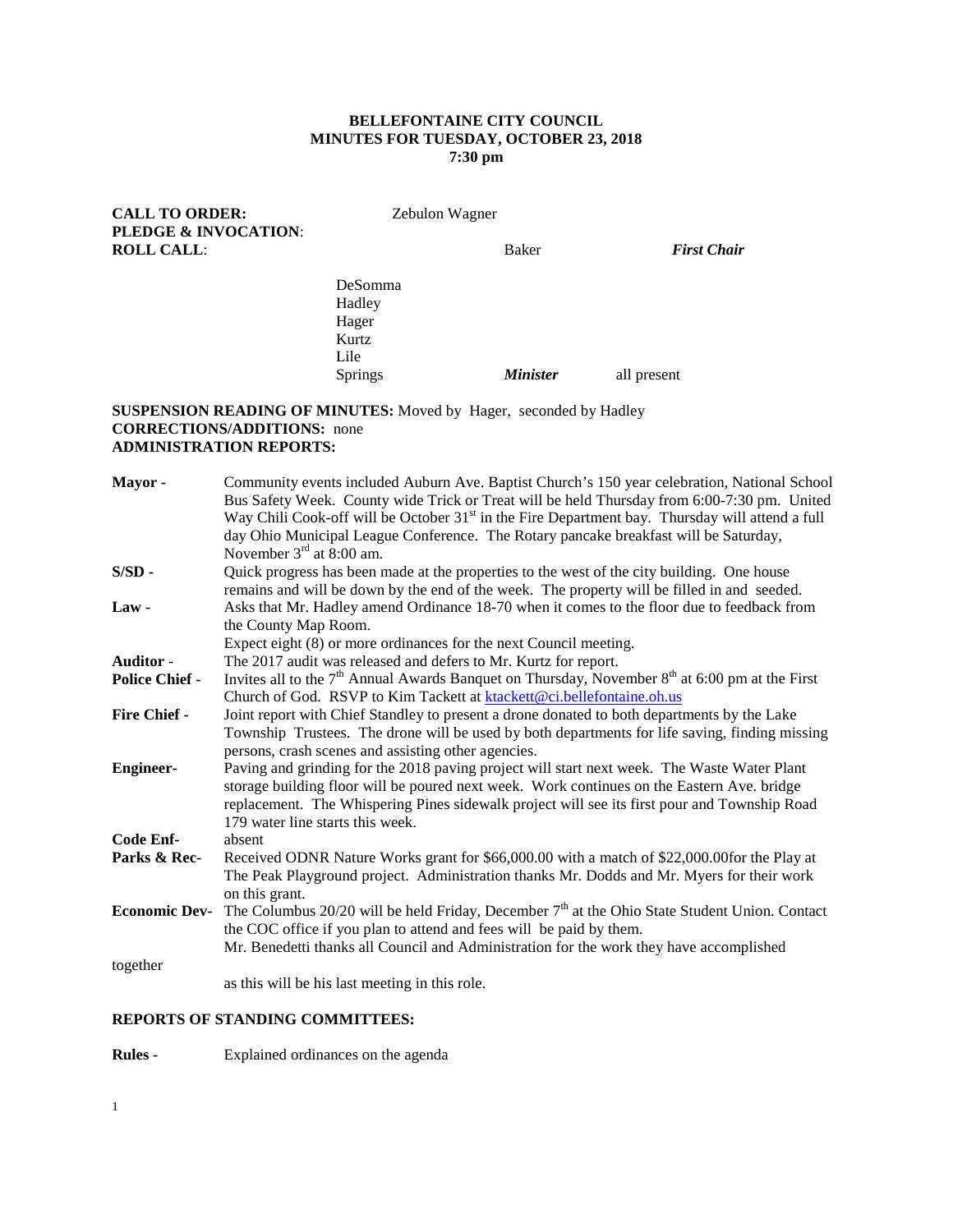| <b>Finance -</b> | Explained ordinances on the agenda                                                                         |
|------------------|------------------------------------------------------------------------------------------------------------|
| Utilities -      | no report                                                                                                  |
| Safety -         | no report                                                                                                  |
| <b>Streets -</b> | Explained ordinance on the agenda                                                                          |
|                  | <b>Sidewalks, Curbs &amp; Parks</b> –no report                                                             |
| Audit –          | The Financial Audit was completed and the city received the Auditor of State Award for the 4 <sup>th</sup> |
|                  | year in a row. The audit is available online for the next 60 days.                                         |

### **COMMUNICATIONS FROM CITIZENS:**

#### **INTRODUCTION OF ORDINANCES:**

## **1. ORDINANCES FOR 1ST READING**

R18-73 A. A RESOLUTION APPROVING THE INVESTMENTS AND EXPENDITURES FROM THE DR. EARL SLOAN ENDOWMENT FUND FOR 2018AND RETURN OF UNUSED GRANTS. **FINANCE**

*Motion to amend Resolution R18-73, Section 1, line 4, to change the amount of \$80.00 each, to \$60.00 each moved by* Baker, *seconded by* DeSomma *V All Ayes*

- Adoption- Moved by Baker, seconded by DeSomma V All Ayes
- 18-74 B. AN ORDINANCE MAKING SUPPLEMENTAL APPROPRIATIONS AND AMENDING THE PERMANENT APPROPRIATIONS ORDINANCE FOR PURPOSES OF GENERAL FUND (GENERAL ADMINISTRATION & POLICE) AND DECLARING AN EMERGENCY IN THE CITY OF BELLEFONTAINE, OHIO. **FINANCE**

| $3RR-$          | Moved by Baker, seconded by DeSomma | V All Aves |
|-----------------|-------------------------------------|------------|
| Passage-        |                                     |            |
| <b>Adoption</b> |                                     |            |

#### **2. ORDINANCES FOR 2ND READING**

18-70 A. AN ORDINANCE VACATING A CERTAIN PORTION OF MIAMI AVENUE IN THE VICINITY OF RUSH AVENUE IN THE CITY OF BELLEFONTAINE, OHIO, AND DECLARING AN EMERGENCY IN SAID CITY. **STREET**

*Motion to amend title of Ordinance18-70, per County Map Room, to read as follows: AN ORDINANCE VACATING A CERTAIN PORTION OF MIAMI AVENUE IN THE VICINITY OF RUSH AVENUE IN THE CITY OF BELLEFONTAINE, LAKE TOWNSHIP, LOGAN* 

*COUNTY,*

*OHIO, VMS 5245 AND DECLARING AN EMERGENCY IN SAID CITY. Moved by* Hadley, *seconded by* DeSomma *V All Ayes* 3RR- Moved by Hadley, seconded by DeSomma V All Ayes

Passage-Adoption-